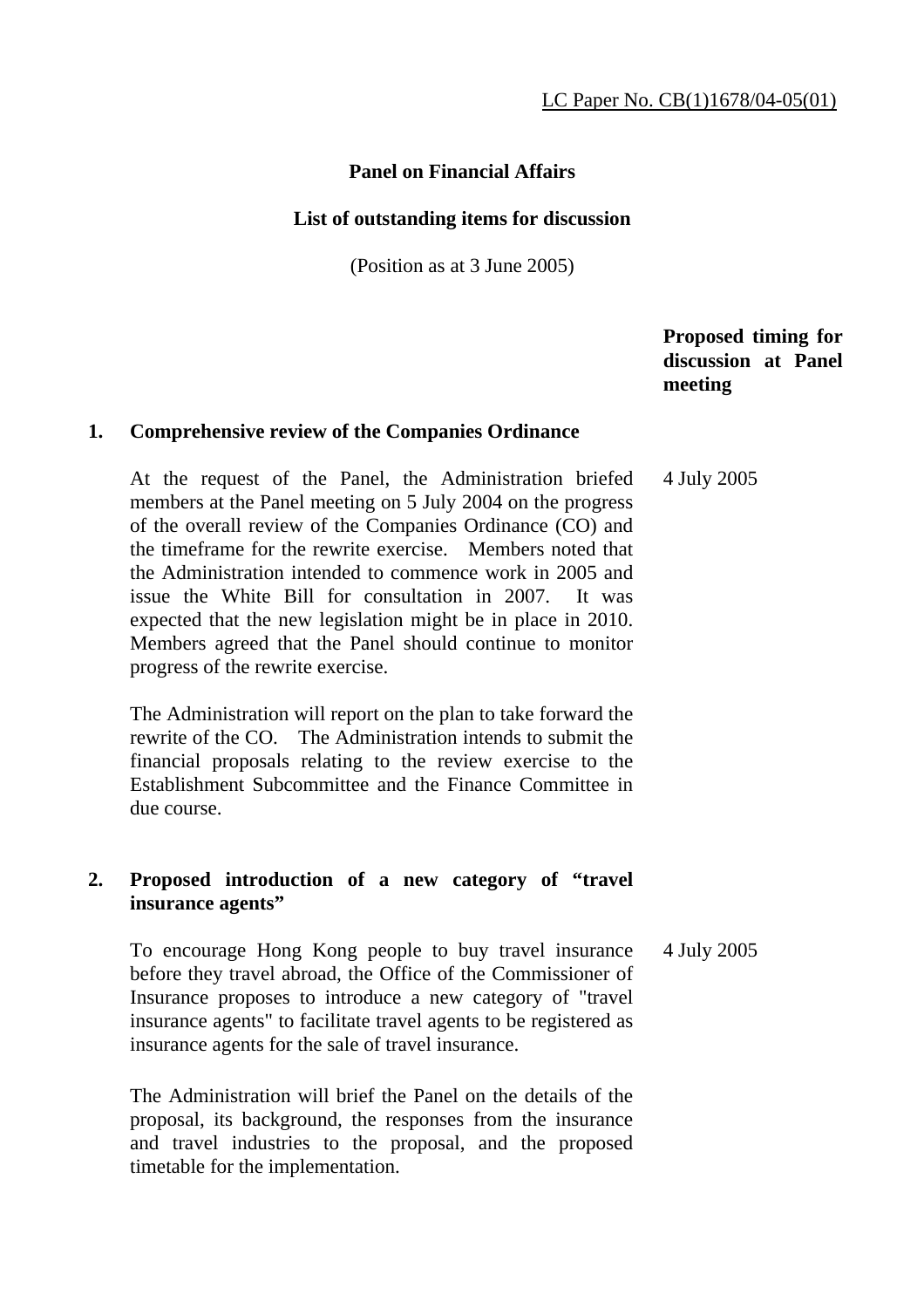As agreed at the Panel meeting on 6 May 2005, a joint meeting of the Panel on Financial Affairs and the Panel on Economic Services will be arranged for discussing the subject.

### **3. Briefing on the draft Companies (Amendment) Bill 2005**

 The Administration will brief members on the proposed amendments to the CO to enable the introduction of a scripless securities market so as to allow securities to be issued and transferred electronically. To be confirmed

 The Administration plans to introduce the Companies (Amendment) Bill 2005 into LegCo in the 2004-05 session.

# **4. Consultancy study on the feasibility of establishing insurance Policyholders' Protection Funds in Hong Kong**

 The Administration will update the Panel on the results of the public consultation and latest developments on the proposal to establish insurance Policyholders' Protection Funds in Hong Kong. To be confirmed

### **5. Progress on the implementation of the Deposit Protection Scheme**

 The Administration will report on the progress in relation to the implementation of the Deposit Protection Scheme, including the formation of the Hong Kong Deposit Protection Board and the Deposit Protection Appeals Tribunal, as well as the development of the policies and procedures relating to contribution and payout, etc. To be confirmed

 An information paper on the subject was issued vide LC Paper No. CB(1)1666/04-05(01) on 31 May 2005.